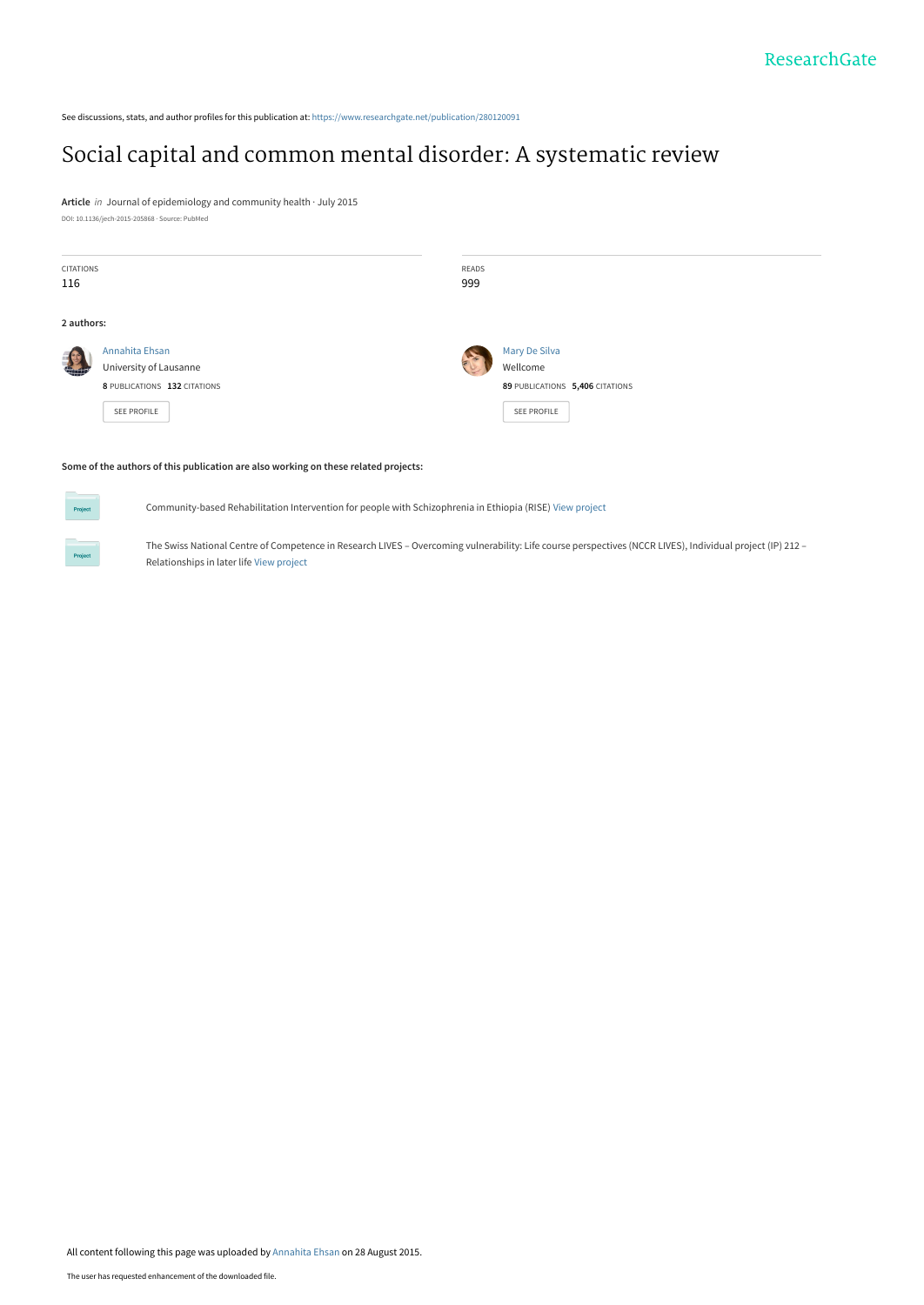# Social capital and common mental disorder: a systematic review

Annahita M Ehsan,  $1,2,3$  Mary J De Silva<sup>2</sup>

▸ Additional material is published online only. To view please visit the journal online [\(http://dx.doi.org/10.1136/jech-](http://dx.doi.org/10.1136/jech-2015-205868)[2015-205868\)](http://dx.doi.org/10.1136/jech-2015-205868).

1 School of Physical & Occupational Therapy, McGill University, Montreal, Quebec, Canada <sup>2</sup> Centre for Global Mental Health, London School of Hygiene and Tropical Medicine, London, UK <sup>3</sup>Institute of Psychiatry, Psychology, and Neuroscience, King's College London, London, UK

#### Correspondence to

Annahita M Ehsan, MAB-Mackay Rehabilitation Center, Room 433, Décarie Blvd, Montreal, Quebec, Canada H4A 3J5; annahita. ehsan@mail.mcgill.ca

Received 6 April 2015 Revised 11 June 2015 Accepted 15 June 2015

## ABSTRACT

**Objective** This study aims to systematically review all published quantitative studies examining the direct association between social capital and common mental disorders (CMD). Social capital has potential value for the promotion and prevention of CMD. The association between different types of social capital (individual cognitive and structural, and ecological cognitive and structural) and CMD must be explored to obtain conclusive evidence regarding the association, and to ascertain a direction of causality.

**Design** 10 electronic databases were searched to find studies examining the association between social capital and CMD published before July 2014. The effect estimates and sample sizes for each type of social capital were separately analysed for cross-sectional and cohort studies. From 1857 studies retrieved, 39 were selected for inclusion: 31 cross-sectional and 8 cohort studies. 39 effect estimates were found for individual level cognitive, 31 for individual level structural, 9 for ecological level cognitive and 11 for ecological level structural social capital.

Main results This review provides evidence that individual cognitive social capital is protective against developing CMD. Ecological cognitive social capital is also associated with reduced risk of CMD, though the included studies were cross-sectional. For structural social capital there was overall no association at either the individual or ecological levels. Two cross-sectional studies found that in low-income settings, a mother's participation in civic activities is associated with an increased risk of CMD.

Conclusions There is now sufficient evidence to design and evaluate individual and ecological cognitive social capital interventions to promote mental well-being and prevent CMD.

#### **BACKGROUND**

Common mental disorders (CMDs) comprising depressive and anxiety disorders cause significant disability globally and can be extremely costly to the individual, their families and the countries in which they live. $1$  Poor mental health is associated with poverty, $^2$  $^2$  and can lead to a loss of productivity and decrease[d hu](#page-7-0)man capital, impeding sustainable development.3–<sup>5</sup> Social capital, which measures the quality and quantity of social relationships in a community, may be a protective factor $6$  which could both prevent CMD developing and promote wider economic development.

#### Definition of social capital

The nature of social environments has been hypothesised to explain why some populations have worse mental health outcomes than others.<sup>[7](#page-7-0)</sup>

Social capital is a way of conceptualising and measuring the social environment. The definition of social capital is controversial, $<sup>8</sup>$  $<sup>8</sup>$  $<sup>8</sup>$  but the sixth edition</sup> of the Dictionary of Epidemiology describes social capital as: "The resources—for example, trust, norms, and the exercise of sanctions—available to members of social groups…social capital is conceptualized as a group attribute" and (2) "The resources—for example, social support, information channels, social credentials—that are embedded within an individuals' social networks…social capital is conceptualized as an individual attribute as well as a property of the collective."<sup>[8](#page-7-0)</sup>

The features of social capital can be grouped into the quantity of social interactions, termed as structural social capital, and the quality of social interactions, termed cognitive social capital.<sup>9</sup> Structural (participatory) social capital refers to relationships, networks, membership, organisations, associations and institutions that may link groups or individuals together. Cognitive (perceived) social capital refers to values, norms, attitudes, beliefs, civic responsibility, altruism and reciprocity within a community.<sup>9</sup> <sup>10</sup> These concepts are distinct from social networks and networking, social hierarchies, relationships between family and friends, and other social determinants such as neighbourhood deprivation, which fall outside the definition of social capital and are, therefore, not included in this review.

Social capital states that individuals and groups may benefit from participation and mutual cooperation within an array of social networks at both the individual and ecological level.<sup>9 11 12</sup> Individual social capital (ISC) is measured by asking an individual series of questions about their participation in community groups and activities, and their perception of the quality of these relationships, such as whether they are reciprocal or based on trust. Ecological social capital (ESC) is most commonly measured by asking a representative sample of the community the ISC questions and then aggregating these to the community level to produce, for example, average levels of civic engagement or trust in a community.[9](#page-7-0) ESC can also be measured contextually, such as by voting rates. [Table 1](#page-2-0) outlines the different ways in which social capital is measured.

## Causal pathway between social capital and CMD

The aetiology of mental illness is important to consider when looking at how social capital may affect CMD. The association between social determinants, such as low socioeconomic status, lack of education, unemployment and exposure to negative life events is well established. $13$  The concept of

To cite: Ehsan AM, De Silva MJ. J Epidemiol Community Health Published Online First: [please include Day Month Year] doi:10.1136/jech-2015- 205868

**BM** 

**[Cop](http://jech.bmj.com)yright Article author (or their employer) 2015. Produced by BMJ Publishing Group Ltd under licence.**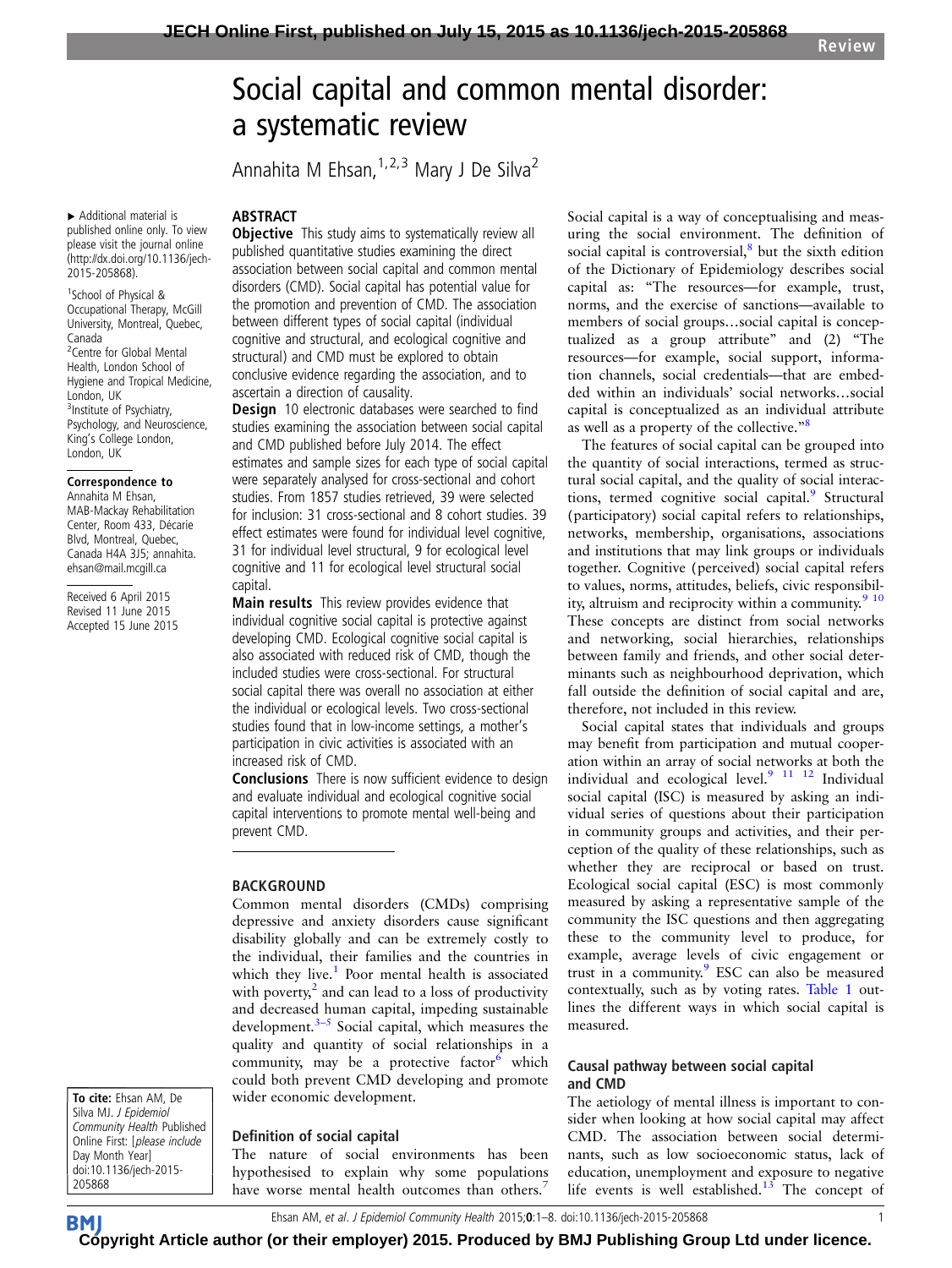$S<sub>0</sub>$ 

 $So$ 

Social Capital

<span id="page-2-0"></span>

| <b>Table 1</b> Measures of social capital    |                                                                                                                                                                                                                                                                                                                                                                                                                                                                                                                                                                                          |  |  |  |  |  |  |  |
|----------------------------------------------|------------------------------------------------------------------------------------------------------------------------------------------------------------------------------------------------------------------------------------------------------------------------------------------------------------------------------------------------------------------------------------------------------------------------------------------------------------------------------------------------------------------------------------------------------------------------------------------|--|--|--|--|--|--|--|
| Type of social capital                       | <b>Measurement of social capital</b><br>(adapted from De Silva <sup>12</sup> )                                                                                                                                                                                                                                                                                                                                                                                                                                                                                                           |  |  |  |  |  |  |  |
| Individual level Cognitive<br>Social Capital | ► <i>Trust</i> : General trust in others, trusting others for<br>specific tasks, and/or trust in institutions<br>Social cohesion: Getting along with neighbours,<br>how well community members know one<br>another, and/or the degree of awareness and<br>supportiveness between neighbours<br>$\triangleright$ Social support: The perceived support in the<br>neighbourhood, an example being whether<br>neighbours are willing to help in theoretical<br>situations<br>Sense of community: Feeling at home in<br>community, neighbourhood attachment, and/or<br>community integration |  |  |  |  |  |  |  |

| <b>Ecological level Cognitive</b><br>Social Capital | $\triangleright$ Trust: The average level of general trust in the<br>environment, and/or the average level of trust in<br>politicians                                                                                                                                                                                                                                                                                                                                                                                                                |
|-----------------------------------------------------|------------------------------------------------------------------------------------------------------------------------------------------------------------------------------------------------------------------------------------------------------------------------------------------------------------------------------------------------------------------------------------------------------------------------------------------------------------------------------------------------------------------------------------------------------|
| Individual level Structural<br>Social Capital       | $\triangleright$ Group membership: The level of participation in<br>local or voluntary organisations<br>$\mathcal{L} = \mathcal{L}$ and a set $\mathcal{L} = \mathcal{L} = \mathcal{L} = \mathcal{L} = \mathcal{L} = \mathcal{L} = \mathcal{L} = \mathcal{L} = \mathcal{L} = \mathcal{L} = \mathcal{L} = \mathcal{L} = \mathcal{L} = \mathcal{L} = \mathcal{L} = \mathcal{L} = \mathcal{L} = \mathcal{L} = \mathcal{L} = \mathcal{L} = \mathcal{L} = \mathcal{L} = \mathcal{L} = \mathcal{L} = \mathcal{L} = \mathcal{L} = \mathcal{L} = \mathcal{L$ |

|  | $\triangleright$ Engagement in public affairs: The level of |
|--|-------------------------------------------------------------|
|  | involvement in local civic action, and/or informal          |
|  | social control, or the willingness to intervene in          |
|  | neighbourhood threatening situations                        |
|  | Social support: The extent of the actual support            |
|  | or help received from neighbours                            |
|  | ► Community networks: Contact with family and               |
|  | friends, the informal social ties within                    |
|  | neighbours, and/or the bridging social ties with            |
|  | others from different social groups                         |
|  |                                                             |

Ecological level Structural  $\triangleright$  Group membership: The per capita membership of voluntary organisations, and/or the per capita number of public spaces  $\blacktriangleright$  Engagement in public affairs: The voting rates

within the community

social capital extends these social determinants to also include the quantity and quality of social relationships.

Social capital can affect CMD on the individual and ecological level. For individuals, living in a trusting neighbourhood that alleviates daily stressors and promotes good health beha-viours can be protective against CMD.<sup>[14 15](#page-7-0)</sup>Those with high social capital have more opportunity for social support, influence, engagement and access to resources that impact health.<sup>16</sup> Low social capital in the individual as well as the community could cause hostile environments and reduce buffers against CMD.<sup>15</sup> <sup>17</sup>

ESC affects community productivity, $15$  social efficacy, political marginalisation and government performance.<sup>[9](#page-7-0)</sup> These factors influence social services, infrastructure and investment in human capital, which in turn influence the social environment, resources available to individuals and community buffers. These factors can contribute to the incidence and prevalence of  $CMD.<sup>9</sup>$ <sup>15</sup> Communities with low tolerance of mental illness may also exclude affected members, leading to worse health outcomes.<sup>[9](#page-7-0)</sup>

## The association between social capital and CMD

A recent systematic review of 56 studies on social capital and socioeconomic inequalities in health found that social capital has a positive effect on health. $18$  A previous systematic review published in this journal on social capital and all mental illnesses, conducted in 2005 by De Silva et  $al$ ,  $\frac{6}{3}$  $\frac{6}{3}$  $\frac{6}{3}$  found that individual level cognitive social capital (ICSC) was associated with better mental health, no evidence of an association with individual structural social capital, and inconclusive evidence of an association between any measure of ESC and mental illness as

the included studies were so diverse. However, all 21 included studies were cross-sectional, and it is plausible that the findings are due to reverse causality whereby people with mental health problems report lower levels of trust and reciprocity, rather than the low cognitive social capital causing mental health problems. $\frac{6}{5}$  $\frac{6}{5}$  $\frac{6}{5}$ The De Silva et al review included all mental illness, although most studies looked at CMD. Since 2005, many new studies on the association between social capital and CMD, including longitudinal studies capable of establishing the causal relationship between social capital and CMD, have been published, justifying this updated and more focused review.

This review aims to systematically review all published quantitative cross-sectional and longitudinal studies exploring the association between individual and ecological cognitive and structural social capital, and CMD.

## METHODS

## Search strategy

This review was written in accordance with the PRISMA guidelines.[19](#page-8-0) The search strategy was designed to retrieve quantitative studies looking at the association between social capital and CMD. With the help of an information technologist, a search strategy was developed to search journals focused on epidemiology, public health, psychiatry and sociology in 10 databases up to July 2014. As different terms are sometimes used to describe social capital, we chose a wide range of terms such as 'social cohesion', 'community participation' and 'social organisation' to ensure that all relevant articles would be included. Owing to the large amount of studies retrieved, only peerreviewed studies were included, and references of articles were not searched. Only English publications were included for logistic reasons. Online supplementary appendix A specifies the search terms and databases that were used to retrieve articles.

## Study selection

The titles and abstracts of all retrieved articles were assessed by the first author against predetermined inclusion criteria. The second author was consulted when there was uncertainty. The criteria were predetermined based on the objectives of the review, and then iteratively revised by piloting these on a subset of the search results. Observational quantitative studies (crosssectional and cohort) were included, excluding study designs without the ability to determine the relationship between social capital and CMD in an individual (such as ecological or qualitative studies). The separate disorders that comprise CMD were included (depression, anxiety, PTSD, etc), as were general scales that measure CMD holistically. Studies that did not use a validated tool to measure CMD were excluded, as were studies on other mental disorders such as psychosis, drug and alcohol use, and suicide. There were few studies on these mental disorders, and limiting the scope to CMD provided for a more homogenous synthesis of the studies. All studies that had appropriate definitions of social capital matching the definition in the Dictionary of Epidemiology<sup>[8](#page-7-0)</sup> and reflected in the measures listed in table 1 were included, whether or not they self-defined as measuring social capital. Studies defining their population as adults of both sexes from any setting were included. Studies on children were excluded, as the social capital definitions for children are often based on relations with family and peers. The quality of all studies meeting the inclusion criteria was evaluated using the Effective Public Health Practice Project (EPHPP) Quality Assessment Tool for Quantitative Studies,<sup>[20](#page-8-0)</sup> and only studies of strong or moderate quality were included.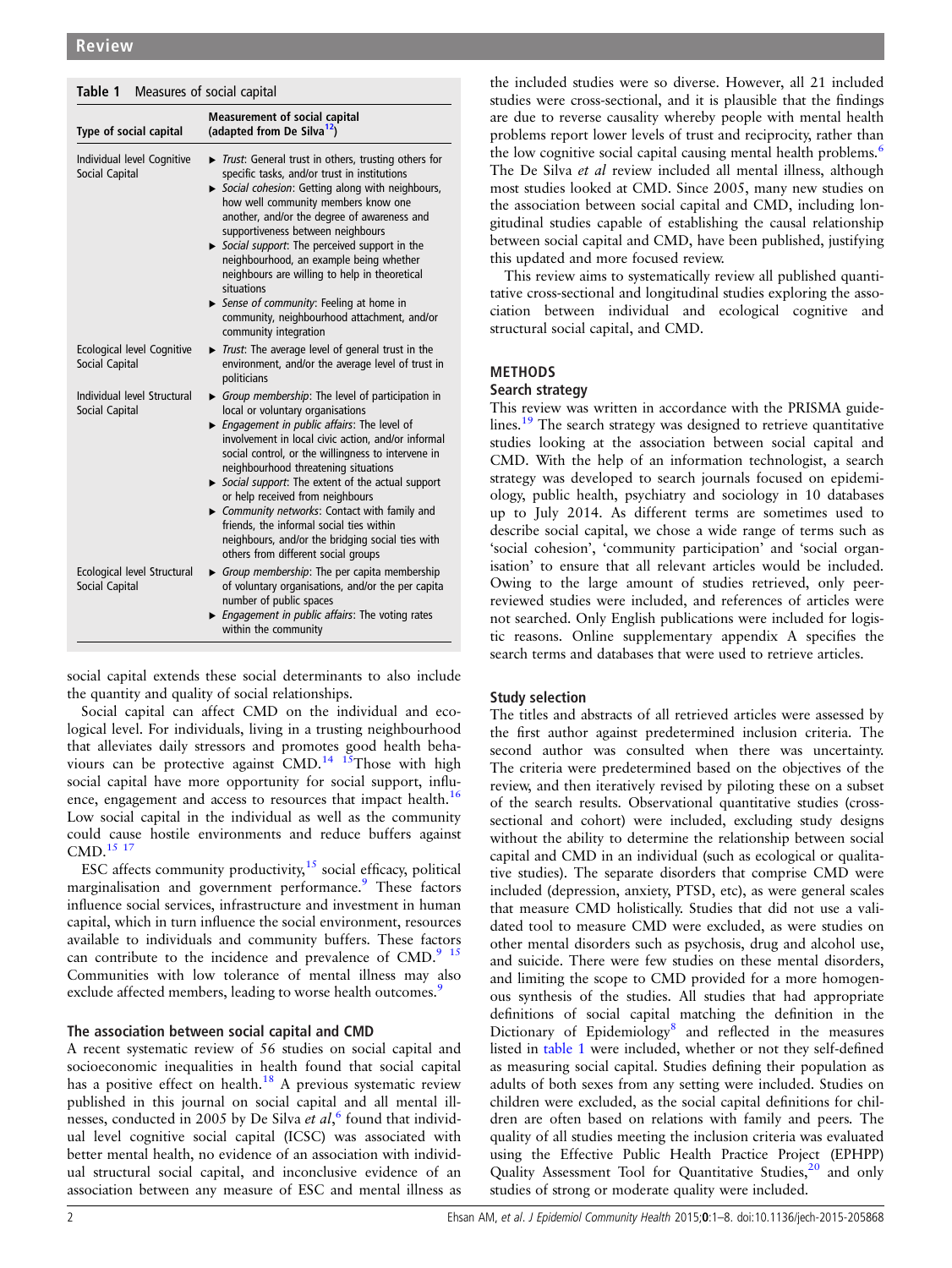#### Data extraction

Data from included studies were manually extracted and summarised into tables. This included descriptive data about the setting, population and sample size, which aspect(s) of social capital were measured and the tools used to measure it, the validated mental health tool used to measure CMD, the type of analysis and the effect estimate for the association between each type of social capital and CMD.

The effect estimates were divided into ICSC, individual level structural (ISSC), ecological level cognitive (ECSC) and ecological level structural (ESSC) social capital. In order to create homogenous groups for synthesis, these divisions were made based on what the authors measured, and reflect the definitions from [table 1](#page-2-0) rather than the type of social capital defined by the authors. Multiple effect estimates were extracted from studies that measured more than one type of social capital (eg, ICSC and ISSC).

#### Data management and synthesis

The studies were too heterogeneous to enable a meta-analysis. Instead, a subgroup analysis based on the strategy developed by Ramirez et  $al^{21}$  $al^{21}$  $al^{21}$  was used. This comprised of adding up sample sizes of each study for each of the social capital subgroups (ICSC, ISSC, ECSC and ESSC) based on the effect that these had on CMD. The results were divided into whether higher social capital was significantly ( $p < 0.05$ ) associated with lower CMD (a negative association labelled−), whether there was no association (labelled/), or whether higher social capital was significantly associated with higher CMD (a positive association labelled+), and presented separately for cross-sectional and cohort studies. When multiple models presenting different confounders were included, the model controlling for the most amount of confounders was selected. Emphasis is put on the results of the cohort studies, as only these are capable of determining the direction of causality between social capital and CMD.

## RESULTS

## Description of included studies

[Figure 1](#page-4-0) presents a flow chart of the selection process. In total, 1847 titles and abstracts were retrieved by the database search, of which 39 studies were included in the review: 31 crosssectional and 8 cohort studies. These 39 studies yielded a total of 90 effect estimates—39 for ICSC, 31 for ISSC, 9 for ECSC and 11 for ECSC. The included studies were heavily biased towards high-income countries with 8 from North America, 7 from Scandinavia, 6 from Australia, 6 from Europe, 4 from East Asia, 5 from South America, 3 from Africa and 1 from South East Asia. Only 2 were from lower to middle income countries, 7 were from upper to middle income countries, and the remaining were from higher income countries.

All of the cohort studies measured social capital in adults without mental illness at baseline, and followed them up to see whether they developed CMD over time. The shortest follow-up was 6 months, and the longest was 7 years. Six cohort studies measured ISC, and two ESC. The results of the cohort studies are presented in [tables 2](#page-5-0) and [3](#page-5-0), and the cross-sectional studies in online supplementary appendices B and C. [Tables 4](#page-6-0) and [5](#page-6-0) present the synthesised results for each type of social capital by study design.

#### Individual social capital

Thirty-three studies measured ISC, 27 of which were crosssectional studies and 5 cohorts. There is strong evidence that

high ICSC is associated with reduced risk of CMD. Results from the cohort studies provide good evidence that people with high ICSC have a lower risk of developing CMD. No study found that high ICSC was associated with worse CMD outcomes ([table 4](#page-6-0)). Two of three cross-sectional studies found that high ICSC was associated with low CMD for visible minorities residing in high-income countries; $29-31$  2/2 found high ISSC associated with low CMD.<sup>30 32</sup>

The results for ISSC were more varied. The results from cross-sectional studies showed that the largest pooled sample sizes was from studies that showed no association between ISSC and CMD, at a ratio of nearly 5 to 1. Interestingly, there were three effect estimates from two studies that showed ISSC to be associated with a higher risk of CMD. The studies were from lower and middle income countries, namely Vietnam,  $15\frac{32}{2}$ Ethiopia and Peru.<sup>[15](#page-7-0)</sup> The six effect estimates from four cohort studies were inconclusive, with a roughly equal distribution of a positive association with CMD and no association.

#### Ecological social capital

A total of nine studies measured ESC, seven of which were cross-sectional and two cohorts. The cross-sectional studies provided strong evidence that higher ECSC is associated with lower risk of CMD ([table 5\)](#page-6-0). No cohort studies tested this relationship.

For ESSC, a similar pattern as for ISSC was observed, with the vast majority of the sample size showing no association, a smaller proportion a positive effect, and a minority a negative association. The negative association was found in Ethiopia, and showed that more support from individuals at the community level was associated with increased odds of CMD.<sup>[15](#page-7-0)</sup> The two included cohort studies used a one-dimensional measure of ESSC—voting rates. After controlling for confounders such as neighbourhood deprivation, neither study showed a significant effect on CMD.

## **DISCUSSION**

## Discussion of results

This review provides strong evidence that ICSC is associated with CMD in cross-sectional studies, backed up by clear evidence from cohort studies that this relationship is not due to reverse causality and high cognitive social capital is protective against developing CMD. This pattern is repeated for ECSC, though all the included studies were cross-sectional.

The picture for ISSC is more mixed, with overall no association at either the individual or ecological level, but an indication from cross-sectional studies that in some low resource settings an individual's participation in civic activities is associated with an increased risk of CMD. This was only true in lower income countries. The study by Thuy and Berry explored the association between social capital and CMD in mothers of children with disabilities,  $32$  while De Silva et al<sup>[15](#page-7-0)</sup> looked at social capital and maternal CMD in poor mothers with infants. In both cases, the mothers had large family responsibilities, and the authors hypothesise that participating in a high number of structural social capital activities, such as community groups, may have placed an additional burden on already over-stretched mothers.

Most studies in this review focused on ISC, reflecting the more standard conceptualisation of social capital as an individual rather than ecological phenomenon, and also the relative ease with which ISC is measured compared to ESC. Scholars have suggested that both ISC and ESC be measured,  $15\frac{33}{15}$  $15\frac{33}{15}$  as the two are not mutually exclusive.<sup>[12](#page-7-0) 34–[36](#page-8-0)</sup> In this review, only three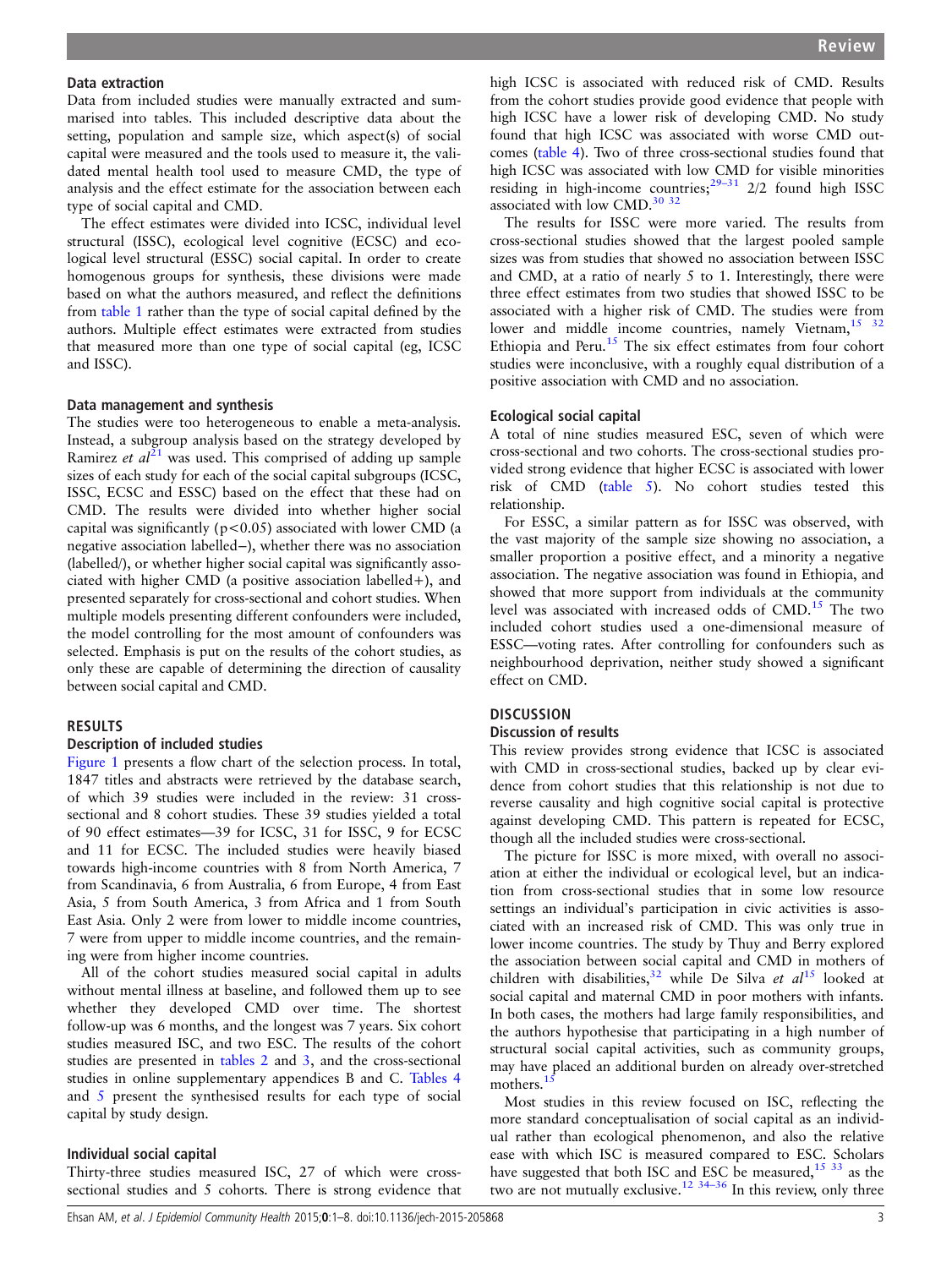<span id="page-4-0"></span>

Figure 1 Flow chart of study selection (CMD, common mental disorder).

studies simultaneously controlled for both individual and eco-logical levels of social capital.<sup>15 [29 37](#page-8-0)</sup> Controlling for both ISC and ESC in the same model is important, as high levels of ESC might be more likely to benefit those who are trusting and socially active (those who have higher cognitive social capital) than those who are not. $33$ 

## Risk of bias within and across studies

Within each study, there were different study designs, participants, eligibility criteria, methods, follow-up periods and analysis techniques. Some studies had special populations, and there were diverse cultural differences between groups. Social capital is made up of multiple components, and can be measured differently to be appropriate for different settings. All of these could lead to clinical, methodological and statistical heterogeneity in the findings of the review.

In addition, differences in the way social capital was measured in the included studies may affect the results of the review. First, the measurement of ESC was extremely varied across studies, ranging from one-dimensional ecological measures, such as voting rates[,27 28](#page-8-0) to ISC scores aggregated to the community level severely restricting the comparability of findings across the ESC studies.<sup>15</sup> Despite these measurement differences, there were no clear differences in results between the studies that used aggregate measures versus single ecological measures in this review.

Cultural differences between settings affect the aetiology of CMD, and also the importance of different aspects of both individual and ESC afforded by different societies. For example, the effect of social capital on CMD might change in individualist and collectivist societies, as collectivist societies emphasise the interdependence between humans. Different types of social capital may also have varying importance in different cultures. Unfortunately the implications of diverse social and cultural settings could not be assessed due to a lack of information in the published papers, and also the difficulty of summarising complex cultural differences in a systematic review.

## Strengths and Limitations of this review

This review is subject to limitations. First, these results are not generalisable to lower income countries as 30 of the 39 included studies were situated in high-income settings and within these, only 6 were in disadvantaged populations. Seven were from upper -middle income countries, and just two were situated in low-income countries. Second, the heterogeneity of the included studies meant that a meta-analysis to determine the pooled effect size of the cohorts was not possible. Although studies were pooled according to the direction of effect and weighted by sample size, the size of the protective effect of ICSC on CMD remains unknown. Lastly, there were potential sources of bias in the methodology of this review, including the possibility of publication bias as no grey literature was searched, and non-English language publications were excluded. In addition, authors were not contacted for information not contained in the published paper. Only one author reviewed the studies for inclusion, although the second author was consulted when the first was in doubt.

Despite these limitations, this review included a large number of studies, all of which were assessed as being of high quality by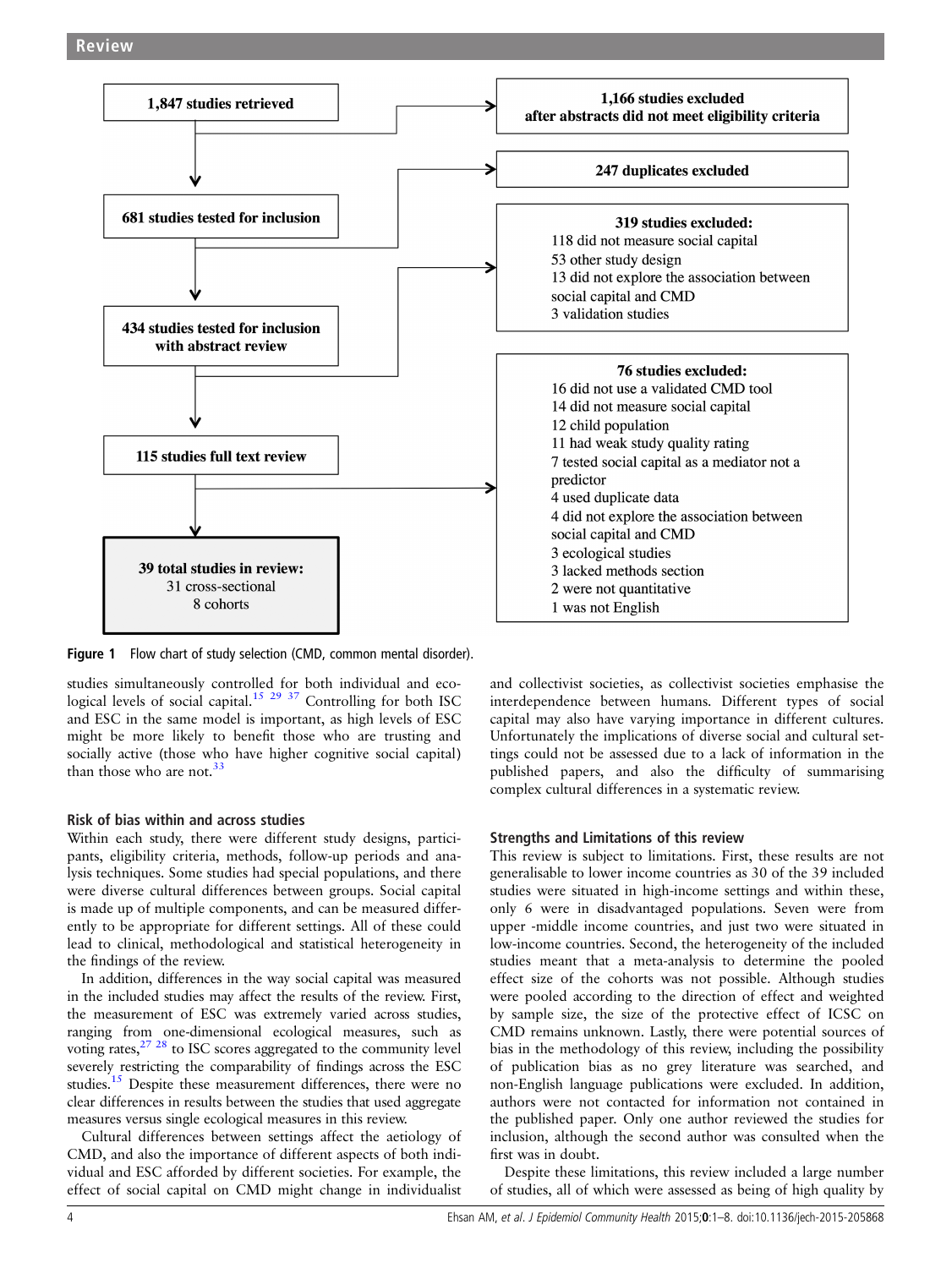#### <span id="page-5-0"></span>Table 2 Description of individual level cohort studies

| Reference                                 | Setting                     | <b>Population</b><br>(years) | Sample<br>size | Follow-up<br>time | Social capital                                                                                                                                                                                            | <b>Mental health</b><br>measure (CMD) | <b>Statistical</b><br>analysis      | <b>Results</b>                                                                | <b>Effect estimates</b>                                                                                                                                          |
|-------------------------------------------|-----------------------------|------------------------------|----------------|-------------------|-----------------------------------------------------------------------------------------------------------------------------------------------------------------------------------------------------------|---------------------------------------|-------------------------------------|-------------------------------------------------------------------------------|------------------------------------------------------------------------------------------------------------------------------------------------------------------|
| Borjorquez-Chapela<br>et al <sup>22</sup> | Mexico                      | Seniors $(60+)$              | 2661           | 11 months         | Cognitive: groups and network trust/<br>solidarity; social cohesion and inclusion<br>Structural: collective action and cooperation;<br>information and communication;<br>empowerment and political action | GDS (depression)                      | Multivariate<br>logistic regression | Cognitive:<br>(women $-$ );<br>(men/<br>Structural:<br>(women $-$ );<br>(men) | Cognitive and Structural<br>Combined for Women OR: 0.73;<br>95% CI 0.56 to 0.95 (p<0.01)<br><b>Cognitive and Structural</b><br>Combined for Men: not significant |
| Fujiwara and<br>Kawachi <sup>14</sup>     | <b>USA</b>                  | Adults (25-74)               | 724            | 2 years           | Cognitive: political trust; sense of belonging<br>and mutual aid<br>Structural: volunteer work; community<br>participation                                                                                | CIDI-SF<br>(depression)               | Multivariate<br>logistic regression | Cognitive: -<br>Structural: /                                                 | Cognitive OR: 0.43; 95% CI 0.20<br>to $0.93$ ( $p=0.036$ )<br>Structural: not significant                                                                        |
| Giordano and<br>Lindstrom <sup>23</sup>   | <b>UK</b>                   | Adults $(16+)$               | 7994           | 7 years           | Cognitive: interpersonal trust; active social<br>participation; frequency of talking with<br>neighbours                                                                                                   | GHQ-12 (CMD)                          | Multilevel logistic<br>regression   | Cognitive: $-$                                                                | Cognitive OR: 1.30; 95% CI 1.20<br>to $1.41$ ( $p=0.001$ )                                                                                                       |
| Krisotakis et al <sup>24</sup>            | Heraklion,<br>Crete, Greece | Mother and<br>child          | 356            | 1 year            | Cognitive: SCQ (trust, feelings of safety,<br>neighbourhood cohesion,<br>Structural: SCQ (volunteering, community<br>participation, activeness in community)                                              | EDPS (postpartum<br>depression)       | Multilevel<br>regression            | Cognitive: $-$<br>Structural: /                                               | Cognitive $b = -3.95$ ; 95% $-7.75$<br>to $-0.14$ (p $< 0.05$ )<br>Structural: not significant                                                                   |
| Murayama et al <sup>25</sup>              | Hatoyama,<br>Saiama, Japan  | Seniors $(65+)$              | 681            | 2 years           | Cognitive: perception of neighbourhood<br>homogeneity; personal networks<br>Structural: perception of participant's<br>network heterogeneity                                                              | GDS (depression)                      | Multilevel logistic<br>regression   | Cognitive: $-$<br>Structural: $-$                                             | Cognitive OR: 0.58; 95% CI 0.34<br>to 0.99 (p not reported)<br>Structural OR: 0.59; 95% CI 0.33<br>to 1.06 (p value not reported)                                |
| O'Connor et al <sup>26</sup>              | Australia                   | Adults (23-24)               | 991            | 3-6 years         | Structural: trust in authorities/organisations;<br>community trust; diversity tolerance                                                                                                                   | SMFQ (depression)                     | Hierarchical                        | Structural: $-$                                                               | Structural b=-0.07; no CI<br>reported $(p<0.05)$                                                                                                                 |

*Code for results:* — high social capital associated with low CMD; / no association; + high social capital associated with high CMD.<br>CIDI-SF, composite international diagnostic interview- short form; CMD, common mental dis

#### Table 3 Description of ecological level cohort studies

| Reference                          | Setting | Population<br>(years) | Sample<br>size | Follow-up<br>time | Social capital                                                                                                                                             | <b>Mental health</b><br>measure (CMD) | <b>Statistical</b><br>analysis         | <b>Results</b> | <b>Effect</b><br>estimates                                                                                                              |
|------------------------------------|---------|-----------------------|----------------|-------------------|------------------------------------------------------------------------------------------------------------------------------------------------------------|---------------------------------------|----------------------------------------|----------------|-----------------------------------------------------------------------------------------------------------------------------------------|
| Lofors and Sundquist <sup>27</sup> | Sweden  | Adults (25–64)        | 4 500 000      | 2 years           | Structural: mean voting participation per<br>neighbourhood unit                                                                                            | ICD-9 and<br>$ICD-10$<br>(depression) | Multivariate<br>logistic<br>regression | Structural:-   | Structural women OR: 1.52; 95% CI 1.44<br>to 1.60 (p value not reported); men OR:<br>1.47 95% CI 1.40 to 1.54 (p value not<br>reported) |
| Sundquist et al <sup>28</sup>      | Sweden  | Seniors $(65+)$       | 1 517 336      | 8 vears           | Structural: number of people in neighbourhood who<br>voted in local government elections divided by<br>number of people in neighbourhood who could<br>vote | ICD-10 (CMD)                          | Multivariate<br>logistic<br>regression | Structural:/   | Structural: not significant                                                                                                             |

Code for results: - high social capital associated with low CMD; / no association; + high social capital associated with high CMD.

CMD, common mental disorder; ICD, International Classification for Diseases.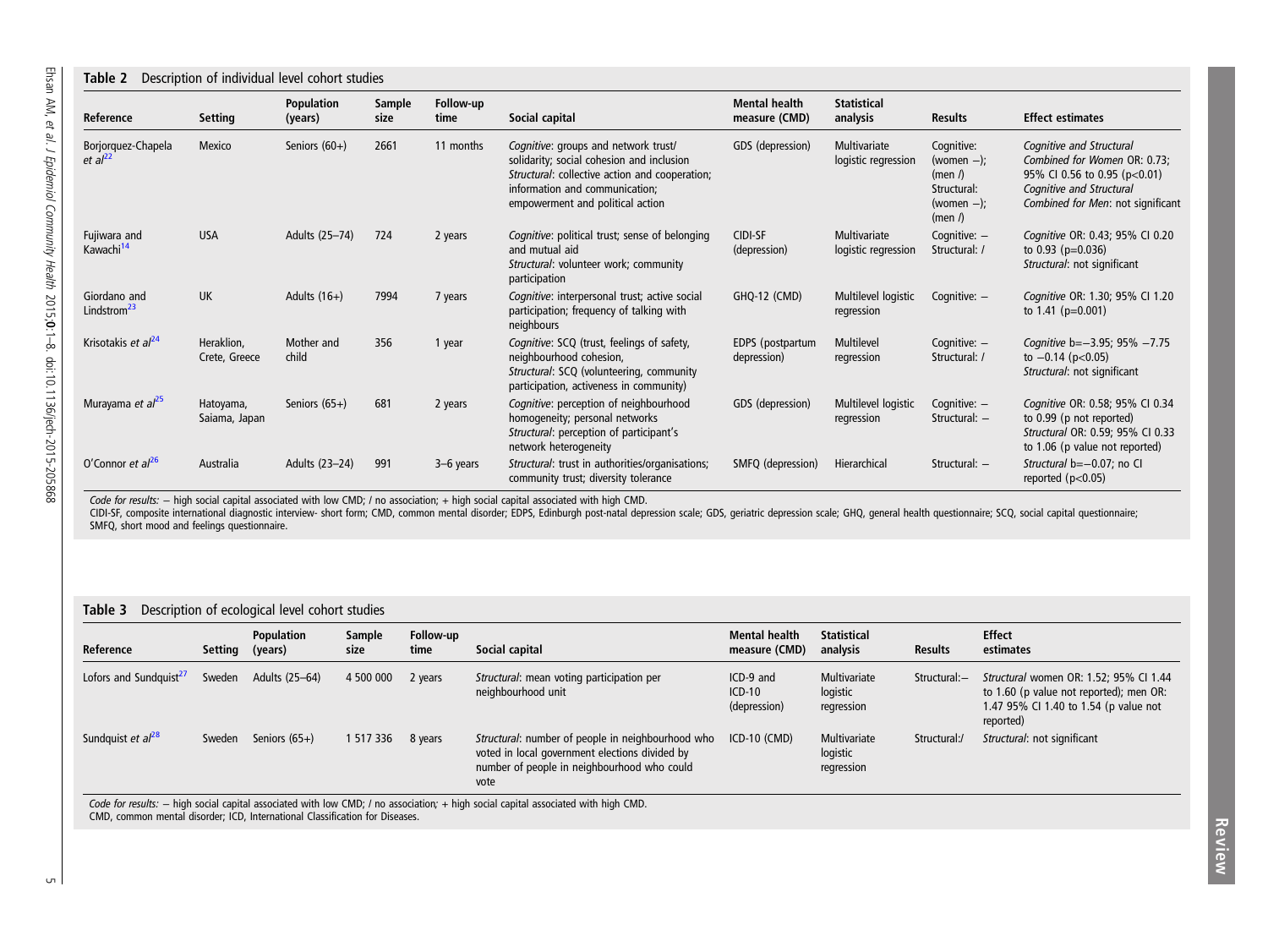#### <span id="page-6-0"></span>Table 4 Summary of effect estimates on the association between ISC and CMD Total number of effect estimates Number of effect estimates where high social capital is associated with less CMD (total sample size) No association between socialcapital and CMD (total sample size) Number of effect estimates where high social capital is associated more less CMD (total sample size) Conclusion reached Cognitive (ICSC) Cross-sectional 33 27 (85 371) 27 (85 371) 6 (10 157) 6 (10 157) 0 (0) High ICSC is associated with lower risk of CMD Cohort 6 5 (12 416) 5 (12 416) 1 (2661) 0 (0) 0 CSC protective against CMD Total 39 29 (97 787) 7 (12 818) 0 (0) Structural (ISSC) Cross-sectional 25 11 (5488) 11 (5488) 11 (26 390) 3 (3483) Overall no association, but high structural social capital may be associated with increased risk of CMD in low resource settings Cohort 6 3 (4333) 3 (3741) 0 (0) Cohort 5 (376 ) Inconclusive Total 31 14 (9821) 14 (30 131) 3 (3483)

CMD, common mental disorder; ICSC, individual level cognitive social capital; ISC, individual social capital; ISSC, individual level structural social capital.

| Table 5<br>Summary of effect estimates on the association between ESC and CMD |                                     |                                                                                                            |                                                                         |                                                                                                            |                                                |  |  |  |  |
|-------------------------------------------------------------------------------|-------------------------------------|------------------------------------------------------------------------------------------------------------|-------------------------------------------------------------------------|------------------------------------------------------------------------------------------------------------|------------------------------------------------|--|--|--|--|
|                                                                               | Total number of<br>effect estimates | Number of effect estimates where<br>high social capital is associated with<br>less CMD (total sample size) | No association between<br>social capital and CMD<br>(total sample size) | Number of effect estimates where<br>high social capital is associated<br>more less CMD (total sample size) | <b>Conclusion reached</b>                      |  |  |  |  |
| Cognitive (ECSC)                                                              |                                     |                                                                                                            |                                                                         |                                                                                                            |                                                |  |  |  |  |
| Cross-sectional                                                               | 9                                   | 7(77503)                                                                                                   | 2(6592)                                                                 | 0(0)                                                                                                       | High ECSC associated with lower risk of<br>CMD |  |  |  |  |
| Cohort                                                                        | $\mathbf{0}$                        | 0(0)                                                                                                       | 0(0)                                                                    | 0(0)                                                                                                       | No evidence                                    |  |  |  |  |
| Total                                                                         | 9                                   | 7(77503)                                                                                                   | 2(6592)                                                                 | 0(0)                                                                                                       |                                                |  |  |  |  |
| Structural (ESSC)                                                             |                                     |                                                                                                            |                                                                         |                                                                                                            |                                                |  |  |  |  |
| Cross-sectional                                                               | 9                                   | 2(39581)                                                                                                   | 6 (73 943)                                                              | 1(1652)                                                                                                    | No association between ESSC and CMD            |  |  |  |  |
| Cohort                                                                        |                                     | 0(0)                                                                                                       | 2 (6 017 336)                                                           | 0(0)                                                                                                       | No association between ESSC and CMD            |  |  |  |  |
| Total                                                                         |                                     | 2(39581)                                                                                                   | 8 (6 091 279)                                                           | 1(1652)                                                                                                    |                                                |  |  |  |  |

CMD, common mental disorder; ESC, ecological social capital; ECSC, ecological level cognitive social capital; ESSC, ecological level structural social capital.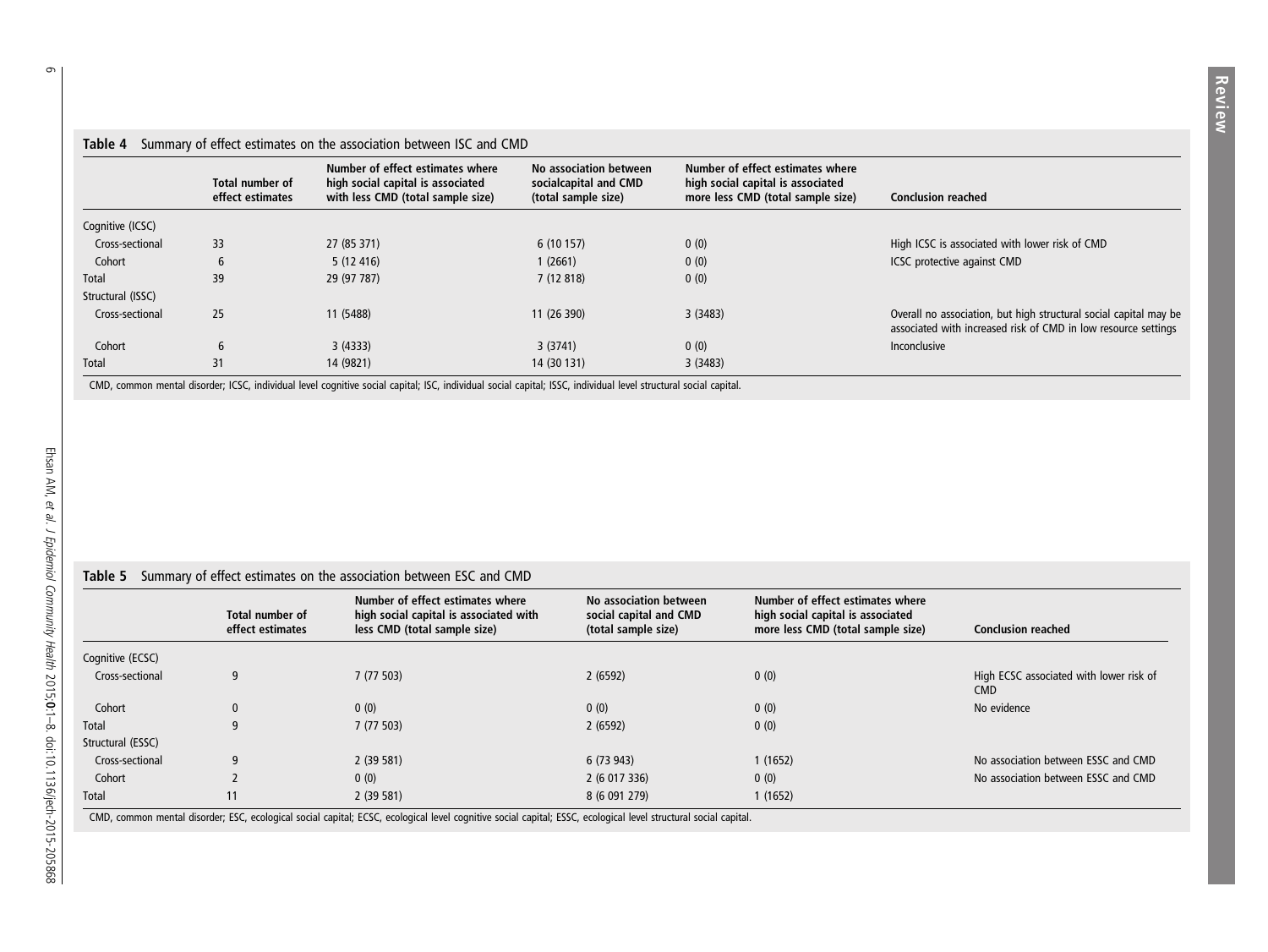<span id="page-7-0"></span>the EPHPP tool, which displayed a clear pattern of association between ICSC, ECSC and CMD. This review found that ICSC is protective against CMD, enabling others to investigate the use of ICSC for the prevention and promotion of CMD. Another important finding is that structural social capital may be more culturally specific as it is more dependent on cultural norms of behaviour, while harnessing cognitive social capital may be universally beneficial for preventing CMD as it relies more on the perhaps universal human emotions of reciprocity, trust and sense of belonging.

#### Recommendations for research

Further research is needed on the association between all types of social capital and CMD in low and middle income countries. More cohort studies should be conducted to explore how all forms of social capital affect the risk of developing CMD. Much more research is needed on ESC and CMD. Researchers should also look at current ICSC and ECSC interventions taking place for economic development or health, and consider how these could be used to prevent CMD.

Future studies should aim to use standardised and validated tools to measure social capital. This will allow better comparability between studies, and will increase the reliability and validity of social capital measures. One tool that could be used is the Adapted Social Capital Tool, more commonly known as the A-SCAT.<sup>[38](#page-8-0)</sup> A shortened version of this tool, the Short Adapted Social Capital Assessment Tool (SASCAT),<sup>[39](#page-8-0)</sup> was used by two different papers in this review to measure social capital in Ethiopia, India, Vietnam and Peru, $15\frac{40}{1}$  and appears to be a comprehensive tool that could be used across low and middle income settings. A systematic review on measurement tools for social capital in low and middle income countries<sup>41</sup> recom-mends the A-SCAT, Elgar et al's<sup>[42](#page-8-0)</sup> World Value Survey Social Capital Scale, and Hurtado et al's<sup>[43](#page-8-0)</sup> six-item tool.

#### Recommendations for practice and policy

Interventions to improve cognitive ISC and ESC with the aim of preventing CMD should be developed and tested, and existing social capital initiatives should measure the impact they may be having on mental illness. Many initiatives for social capital are already in place in higher income as well as low and middle income countries. Current antipoverty and development initiatives could be influencing mental health, but the effect is not measured. Adding a mental health component to existing programmes would not detract from these initiatives, but would dramatically increase the evidence base for the effect of social capital on mental health.

Many studies on social capital have found that trust is positively associated with economic growth, and that social divisive-ness can result in reduced growth.<sup>3</sup> <sup>4 [40](#page-8-0)</sup> Interventions aimed at improving social capital may be a cost-effective way of preventing CMD. Prevention and promotion initiatives focused on increasing ICSC can be protective against CMD in the long run.

## What is already known on this subject

This is a comprehensive review and assessment of the evidence of the association between social capital and common mental disorder. This was needed, as no previous reviews have found conclusive evidence on the direction of the association between different types of social capital and common mental disorder.

This review shows that individual level cognitive social capital is protective against common mental disorder, and that ecological level cognitive social capital is associated with less risk of common mental disorder. This information is useful for future interventions aimed at preventing common mental disorder.

#### Twitter Follow Mary De silva at [@GMentalHealth](http://twitter.com/GMentalHealth)

Contributors MJDS had the idea for the review. AME came up with the protocol, conducted the searches, extracted and compiled the data, completed the analyses, and wrote the discussion and conclusions. While AME wrote the bulk of the paper, MJDS offered her intellectual input and guidance through all stages, and had ideas on how to analyse the data, and also helped edit the final paper.

Funding MJDS was funded by an LSHTM/Wellcome Trust Fellowship. All data was available freely through King's College London, the London School of Hygiene & Tropical Medicine, and McGill University journal subscriptions.

#### Competing interests None declared.

Provenance and peer review Not commissioned; externally peer reviewed.

#### **REFERENCES**

- 1 Whiteford HA, Degengardt L, Rehm J, et al. Global Burden of disease attributable to mental and substance use disorders: findings from the Global Burden of Disease Study 2010. [Lancet](http://dx.doi.org/10.1016/S0140-6736(13)61611-6) 2013;382:1575-86.
- 2 Patel C, Kleinman A. Poverty and common mental disorders in developing countries. Bull World Health Organ 2003;81:609–15.
- 3 Grootaert C, Van Bastelaer T. Understanding and measuring social capital: a synthesis of findings and recommendations from the social capital initiative. Social Capital Initiative Working Paper. 2001.
- 4 Whiteford H, Cullen M, Baingana F. Social capital and mental health. In: Herrman H, Shekhar S, Moodie R, eds. Promoting mental health: concepts, emerging evidence, practice. Geneva: WHO, 2005. [http://www.who.int/mental\\_health/](http://www.who.int/mental_health/evidence/MH_Promotion_Book.pdf) [evidence/MH\\_Promotion\\_Book.pdf](http://www.who.int/mental_health/evidence/MH_Promotion_Book.pdf) (accessed 30 Mar 2015).
- 5 Thornicroft G, Patel V. Including mental health among the new sustainable development goals. **[BMJ](http://dx.doi.org/10.1136/bmj.g5189)** 2014;349:g5189.
- De Silva MJ, McKenzie K, Harpham T, et al. Social capital and mental illness: a systematic review. [J Epidemiol Community Health](http://dx.doi.org/10.1136/jech.2004.029678) 2005;59:619-27.
- 7 Marmot M, Wilkinson R. Social determinants of health. Oxford: Oxford University Press, 2005.
- 8 Porta M, Greenland S, Hernan M, et al. A dictionary of epidemiology. Oxford: Oxford University Press, 2015.
- 9 McKenzie K, Harpham T. Social capital and mental health. London: Jessica Kingsley Publishers, 2006.
- 10 Uphoff N. Understanding social capital: learning from the analysis and experience of participation. In: Dasgupta P, Serageldin I, eds. Social capital: a multifaceted perspective. Washington DC: The World Bank, 2000. [http://isites.harvard.edu/fs/](http://isites.harvard.edu/fs/docs/icb.topic980025.files/Wk%206_Oct%207th/Uphoff_2000_Understanding_Soc_Capital.pdf) docs/icb.topic980025.fi[les/Wk%206\\_Oct%207th/Uphoff\\_2000\\_Understanding\\_](http://isites.harvard.edu/fs/docs/icb.topic980025.files/Wk%206_Oct%207th/Uphoff_2000_Understanding_Soc_Capital.pdf) [Soc\\_Capital.pdf](http://isites.harvard.edu/fs/docs/icb.topic980025.files/Wk%206_Oct%207th/Uphoff_2000_Understanding_Soc_Capital.pdf) (accessed 30 Mar 2015).
- 11 Kawachi I, Kennedy BP, Glass R. Social capital and self-rated health: a contextual analysis. [Am J Public Health](http://dx.doi.org/10.2105/AJPH.89.8.1187) 1999;89:1187-93.
- 12 De Silva MJ. Systematic review of the methods used in studies of social capital and mental health. In: McKenzie K, Harpham T, eds. Social capital and mental health. London: Jessica Kingsley Publishers, 2006:39–67.
- 13 Lund C, Stasfeld S, De Silva MJ. Social determinants of mental health. Global mental health: principles and practice. Oxford: Oxford University Press, 2013.
- 14 Fujiwara T, Kawachi I. A prospective study of individual level social capital and major depression in the United States. [J Epidemiol Community Health](http://dx.doi.org/10.1136/jech.2007.064261) 2008;62:627–33.
- 15 De Silva MJ, Huttly SR, Harpham T, et al. Social capital and mental health: a comparative analysis of four low income countries. [Soc Sci Med](http://dx.doi.org/10.1016/j.socscimed.2006.08.044) 2007;64:5–20.
- 16 Tseloni A, Zissi A, Skapinakis P. Psychiatric morbidity and social capital in rural communities of the Greek North Agean Islands. [J Community Psychol](http://dx.doi.org/10.1002/jcop.20414) 2010;38:177–85.
- 17 World Health Organization. Promoting mental health: concepts, emerging evidence, practice: summary report [Internet]. [http://www.who.int/mental\\_health/evidence/en/](http://www.who.int/mental_health/evidence/en/promoting_mhh.pdf) [promoting\\_mhh.pdf](http://www.who.int/mental_health/evidence/en/promoting_mhh.pdf) (accessed 1 Sep 2014).
- 18 Uphoff EP, Picket KE, Cabieses B, et al. A systematic review of the relationships between social capital and socioeconomic inequalities in health: a contribution to